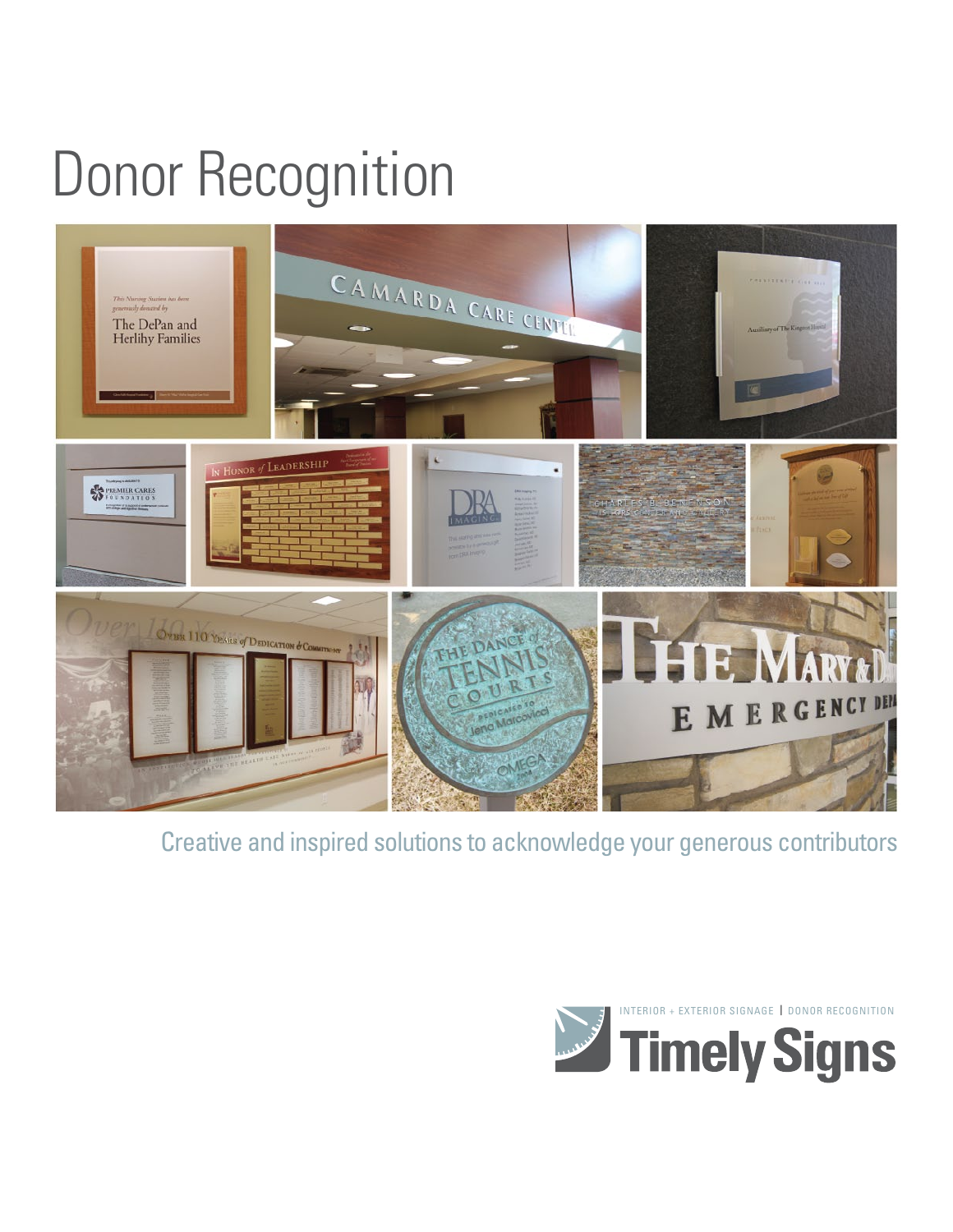When you recognize a gift to your organization in a creative way, you not only thank the donor but also inspire others to give.



- Room and Area Plaques
- Campaign Donor Walls
- Giving Trees n.
- Cast and Etched Metal Plaques m.
- Dimensional Letters F
- Historical Walls and Displays m.
- Full Color Murals Ē.
- Interior and Exterior Solutions

All donors wish to be recognized in some way. How you choose to do that can be a defining factor in your fund raising success. Timely Signs offers a wide variety of standard and custom solutions that enable you to recognize contributions with a solution that is visually engaging, integrated with the facility, and is within your budget. Whether you are recognizing multiple levels of giving, individual benefactors to a project, specific groups or naming an entire facility for a single donor, our team can provide a solution that is both fitting and unique to your organization.

Unlike other suppliers, we are a full service solution for your recognition needs. We offer on-site consultation, design development and preliminary drawings, complete fabrication services, delivery, and installation of the project at your site. All of these services take place within our own facility so that we can control quality, consistency, cost and time frames to make each project a success.

Establishing a plan for recognition before or even during your fund raising campaign has been proven to increase giving. When patrons have a clear visual picture of how they will be recognized, they feel confident about their gift. It can often encourage them to participate at a higher level of giving. Plus, if you are able to show a clear concept of a giving wall or installation, it's easier to get donors to unify their efforts to achieve your goal. We provide detailed, full color renderings that can be presented to individuals, groups or published in newsletters or outreach documents to ensure a larger level of participation in your campaign. If you have a campaign or project underway or planned for the future, we'd like to be a part of your success.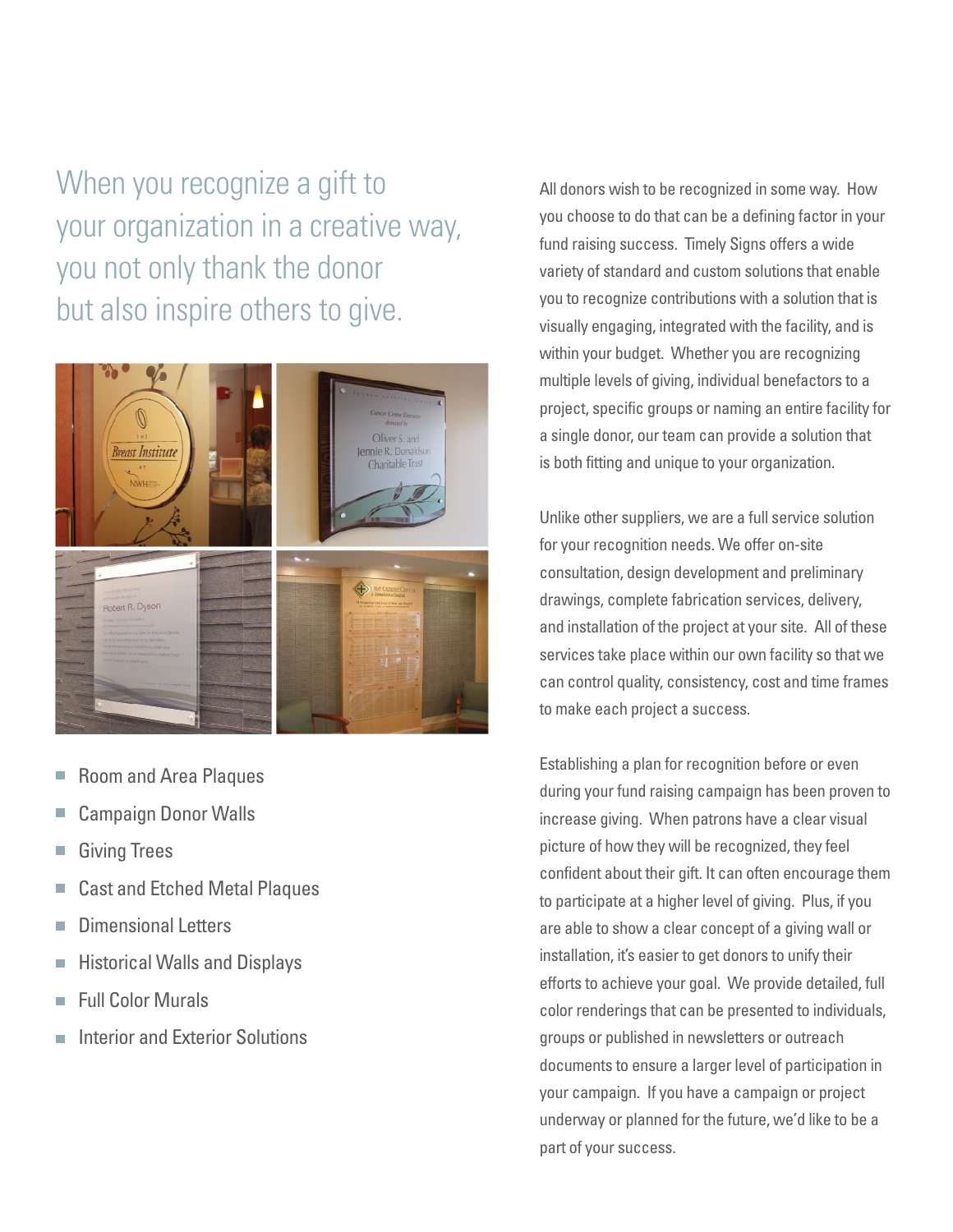

## A creative and unique recognition program is a lasting tribute to your donors.

See additional samples and complete recognition programs at **timelysigns.com**